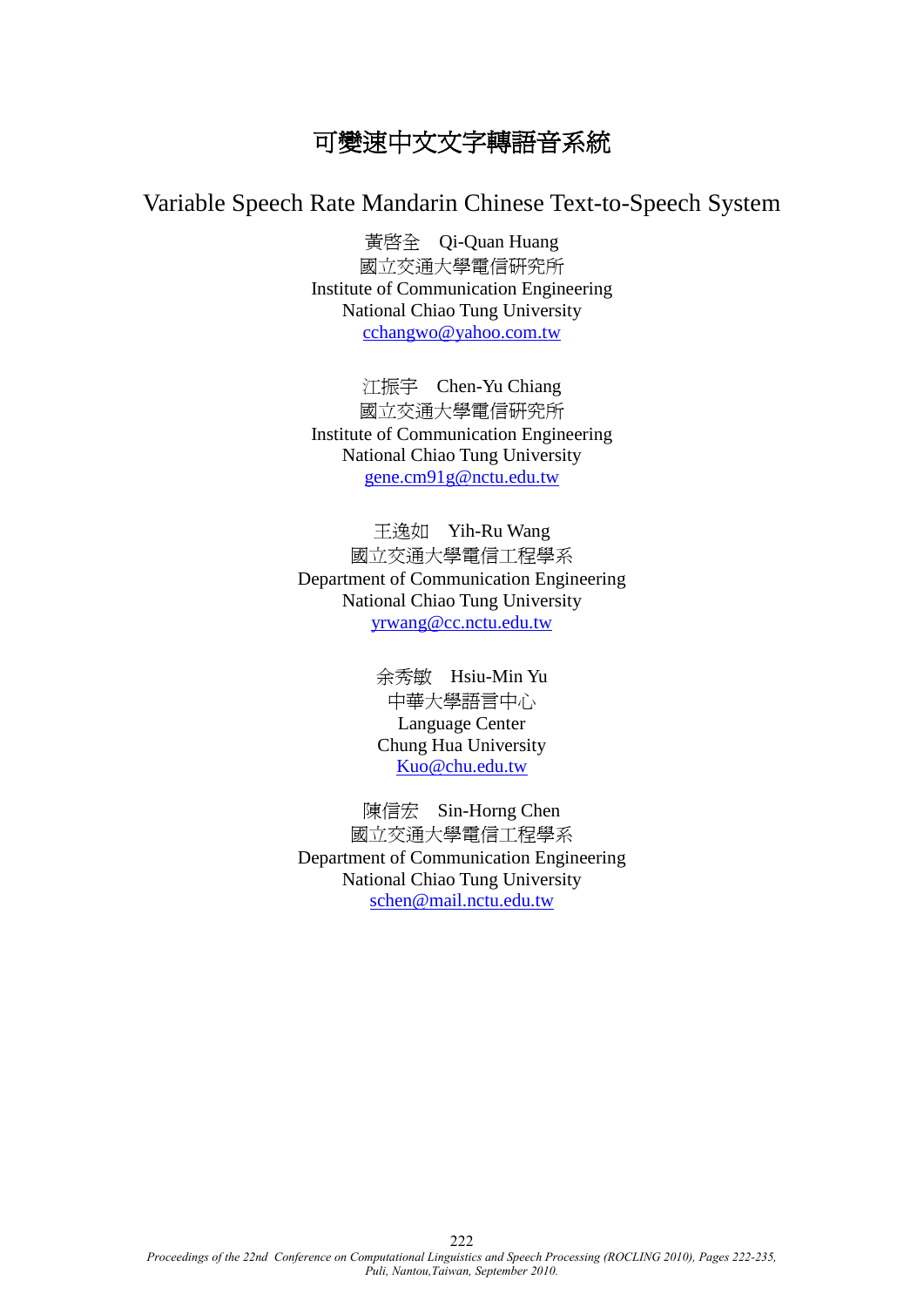本論文描述以隱藏式馬可夫模型為基礎發展出之「可變速中文文字轉語音系統」,訓練 語料為三種不同語速之平行語料,分別對三種語速訓練文脈相關隱藏式馬可夫模型,並 利用給予不同語速模型權重值來內插調整語速。另外,加入靜音停頓預測是相當重要 的,從語料庫觀察可以發現到慢速語音之靜音停頓較多而快速語音較少,傳統以標點符 號位置決定靜音停頓的簡單方法,在用於可變速語音合成是不適當的,因此本研究加入 預估靜音停頓之機制,對於不同語速分別訓練靜音停頓預估決策樹,再利用調整權重値 內插不同語速決策樹機率的方法,達到不同語速下靜音停頓的預估。為了評估本系統之 效能,我們對系統進行客觀測試及主觀測試;在客觀測試中,評量靜音停頓預估之效能 及量測合成語音和目標語音的誤差值;在主觀測試中,特別針對隱藏式馬可夫模型權 重、靜音停頓決策樹權重以上兩組權重值的組合比較合成語音自然度,實驗結果顯示兩 組權重值必須匹配才可合成出較自然的語音。期望以本論文提出方法建構之系統,較傳 統單一語速之文字轉語音系統,更適合用於人機互動之中。

關鍵詞:文字轉語音系統、中文韻律、語速、停頓預估

一、緒論

(一)研究背景、動機

文字轉語音技術在人機界面裡扮演著重要的角色,隨著大型語料庫(corpus-based)以及隱 藏式馬可夫模型(HMM-based)為基礎的文字轉語音技術興起,語音合成的品質較以往進 步許多,在許多人機介面應用中已有不錯的表現,然而在不同的應用上會有不同說話速 度語音的需求,以達到更有效的溝通。拿電話語音訂票系統為例,對本國籍的互動者來 說,一般速度的合成語音可能過慢而浪費時間,這時快速語音就很適合此情形,但對於 老人或外國人士來說,提供比一般速度稍慢的電話語音,才能讓他們有足夠的反應時間 聽懂內容,在一些特定的人機互動下,傳統只做單一語速之語音合成系統便顯得不夠實 用。更進一步地,若應用語音合成於家用機器人上,希望機器人講話的方式如人類一般, 考慮在對於不同環境或不同對象下,為達成溝通,講話方式有所改變,比如說想跟遠方 的人溝通,語速會相對比較慢、且音高提高,跟較近的人溝通時,語速會比較快、且音 高較低,因此開發不同語速的語音合成系統是一個值得深入探討的議題。

(二)相關研究

1. 語音合成方法

近期語音合成系統廣為使用的合成方式主要有兩種,分別是單元選取(Unit selection approach) [1]及隱藏式馬可夫模型(HMM-based approach)[2]的語音合成方法; 單元選取 合成由錄製好的語料庫中,挑選適當的語音信號片段串接合成,因此可原音重現,有極 佳的合成音質,但是如果要合成出不同特性的語音,如不同講話速度及多種情緒等應 用,則須錄製大量的語料作爲挑選單元的基礎,然欲收集不同特性之語料並不容易,因 此,對於合成不同特性語音的應用,單元選取並不是一個適合的方法。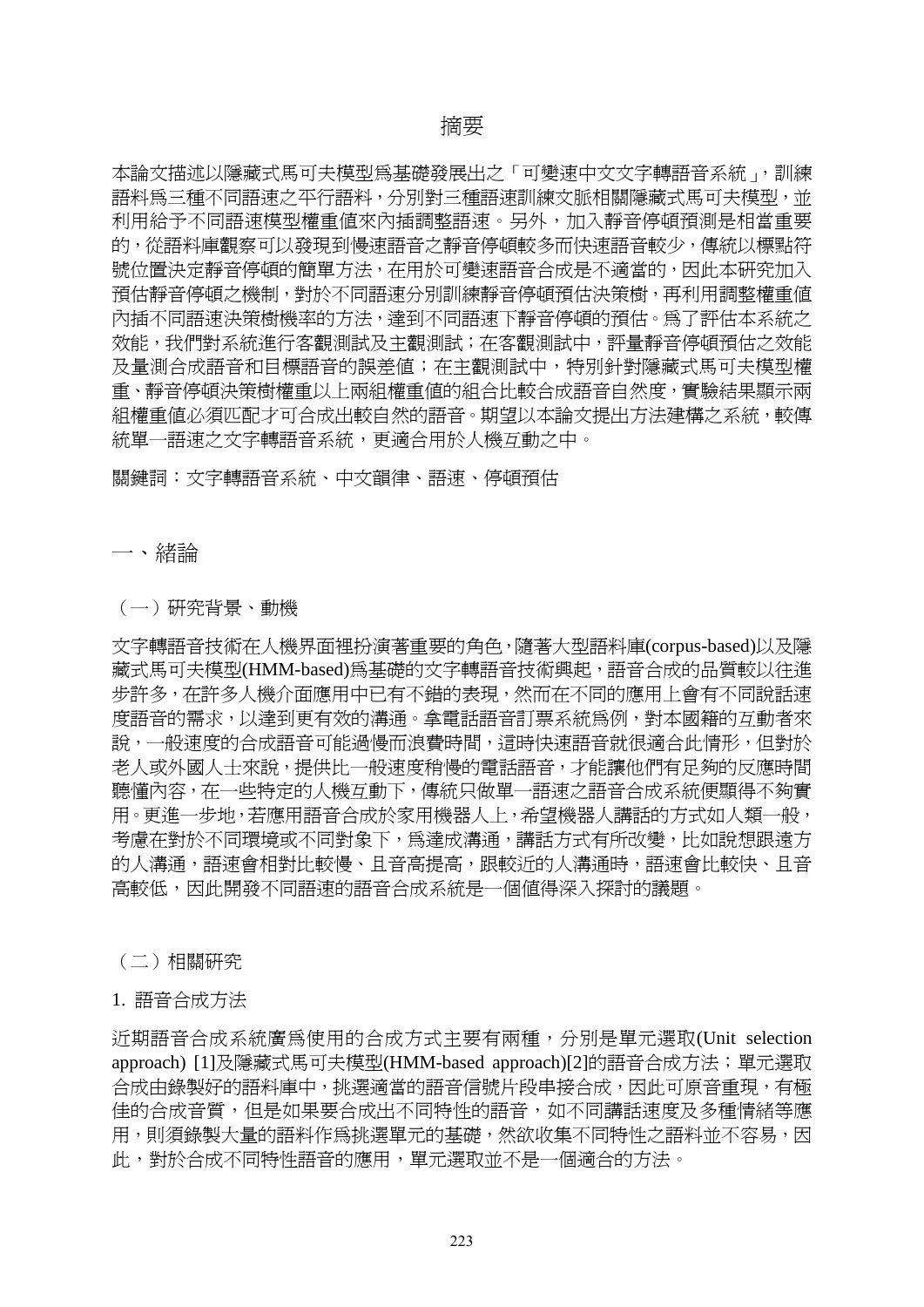基於隱藏式馬可夫模型語音合成器是一種統計式參數語音合方法,是目前最為廣泛 採用的合成方法,它以文脈相關隱藏式馬可夫模型(Context-dependent HMMs, CDHMMs) 來模擬不同語言參數或韻律架構下的聲學信號,從語料庫中的自然語音訓練得到頻譜模 型(spectral parameter model)、基頻模型(F0 parameter model)及音長模型(duration model)。欲合成語音時,利用上述訓練好的三種模型,依據輸入文本的語言參數或預估 之韻律標記找到適當 CDHMM 模型並串接之,再以特殊的演算法由串接之 CDHMM 參 數產生 frame spectral 及 frame F0 參數,最後將 spectral 和 f0 參數輸入 MLSA 濾波器(Mel Log Spectrum Approximation filter) [3]輸出合成出語音訊號。

當想要利用現有的模型去合成出不同特性的語音訊號,可以利用調整參數的方式去 達到目的,如內插(interpolation methods) [4]、調適(adaptation methods) [5], 跟單元挑選 相反的,使用隱藏式馬可夫模型合成器,不需要大量目標的語料,只需要足夠的語料就 能利用現有隱藏式馬可夫模型去合成出不同特性的語音信號。

# 2. 不同語速韻律之研究

研究語音韻律的文獻雖然很多,但是有在討論相異語速的文獻很少,在陶[6]中,作者 一開始先利用對話語音的說話速度較快,以及音高軌跡範圍較朗讀式語音為窄的特性, 將朗讀式語音利用 linear regression 的方式轉換成對話語音,另外,對話語音由於說話 速度較快,音節的音高軌跡可能會因為發音不完全導致軌跡不完整,相較於在朗讀式語 音完整發音如呈現拋物線的音高軌跡,對話語音變成近似直線,利用相對於朗讀式語音 音高軌跡不完整的特性,將朗讀式語音韻律轉換為對話式語音。

在李[7]中,作者採用階層式韻律架構的觀念,採用三種不同語速之平行語料庫做 分析,實驗對於語速的測量分為兩類,一為 speech rate (SR),定義為每秒鐘包含停頓時 長(pause duration)的發音的音節個數;另一為 articulation rate (AR), 定義為每秒鐘的音 節個數,但不包含 pause duration。實驗語料庫為四個漢語文字段落,音節數分別為 134、 123、151 和 34,實驗語料有快、中、慢速的區別,分析了在不同語速下,不同韻律單 元的 AR、SR 變化,發現改變說話速度對各韻律階層邊界的 silent pause 是非線性的, 語速的快慢會影響基頻軌跡(F0)的平均,發現的現象是快速語料的音高比較高而慢速語 料的音高比較低, 且其音高軌跡的 dynamic range 比慢速語料小。此篇提出一些不錯的 觀點,但是語料庫的資料量不夠大,導致其分析結果不夠一般性是比較可惜的地方。

在鄭[8]中,根據其所提出的階層式多短語韻律句群架構,使用線性回歸統計中的 逐步回歸技術(step-wise regression technique)來估算語料,分析出三種不同中文語速之韻 律詞、韻律短語和呼吸組層次的時長和音強 pattern,解析出不同語速下,各個層次韻律 單元於時長和音強的貢獻,此實驗中平行語料庫之快速語料為一位台灣男性播音員所發 音,中速語料是由一位台灣女性播音員發音,而慢速語料則由北京女性播音員發音。此 篇研究提出了不少新的發現,但因其語料庫不是由同一人發音,會導致有些影響實驗結 果的因素沒考慮到。

上述這些文獻雖有探討到相異語速的韻律變化,但仍有幾項需要克服的因素,陶[6] 的方法提供了 bottom-up 的方式分析,僅從音節層次討論音高軌跡會忽略到韻律結構上 層的影響;至於李[7]和鄭[8]的階層式韻律架構則提供一個 top-down 的分析方式,對於 底層之音節層次分析較缺乏,此外,傳統韻律階層的研究都需要人工事先標記韻律邊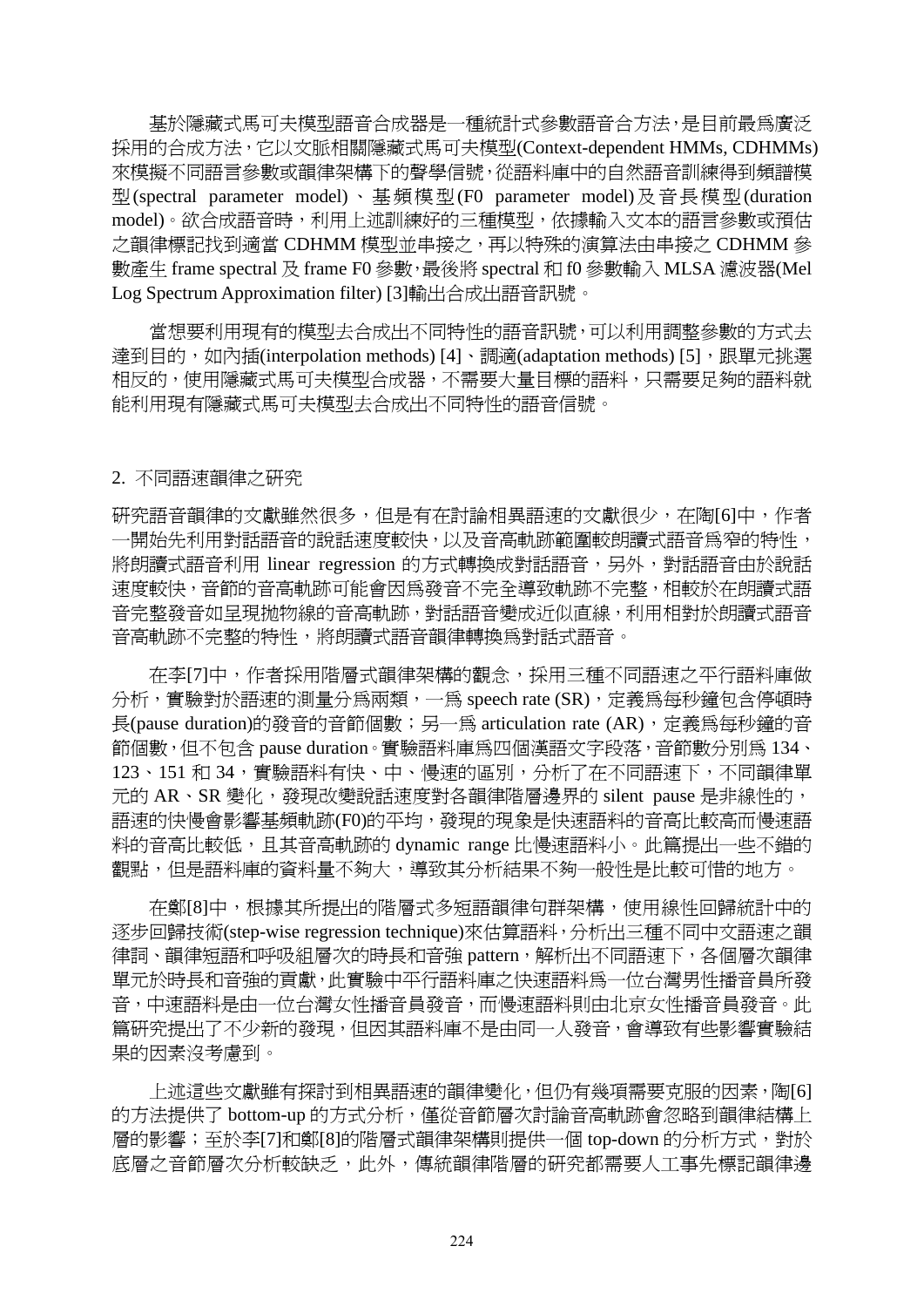界,因此,江[9]同時提供 bottom-up 和 top-down 的分析方式,盡可能從各個不同面向 討論相異語速語音之韻律變化,採用的自動標記分析方法可以省時省力,同時還可兼顧 採用大量語料做研究,分別對不同語速語料的訓練得到韻律模型,藉由分析不同語速之 韻律模型參數,探討了不同語速的韻律特性,包含:(1)不同語速音節基頻軌跡之比較、 (2)不同語速之 prosodic phrasing、(3)上層韻律單元的 patterns、以及(4) break 和 語言參數的關係。此研究是近期對於不同語速韻律較大規模的研究,對於建構可變速語 音合成提供了許多實用的資訊。

### (三)系統概述及研究方向

本研究是以 HMM-based 語音合成器為基礎之「可變速中文文字轉語音系統」,訓練語 料為一位女專業播音員所錄製的快、中、慢三種語速之平行語料庫,其文本為中研院 Treebank 3.0[10]選出之 348 篇短文。本研究先以這三種語速的語音資料庫,各自訓練出 不同語速的 HMM-based 語音合成器(包含頻譜及音高 CDHMM 模型及 state duration 模 型),另外,為了由輸入的文字或語言參數決定音節之間靜音停頓的存在與否,我們分 別對三種語速的語音,以決策樹的方法由語言參數預估靜音停頓的插入。為了達到可變 速的語音合成,本研究以調整不同語速之靜音停頓決策樹模型以及 HMM-based 語音合 成器參數之權重,可內插出不同語速之合成語音,探討不同語速之靜音停頓決策樹權重 和 HMM-based 語音合成器權重關係,找到影響合成可變速語音品質的重要因素。

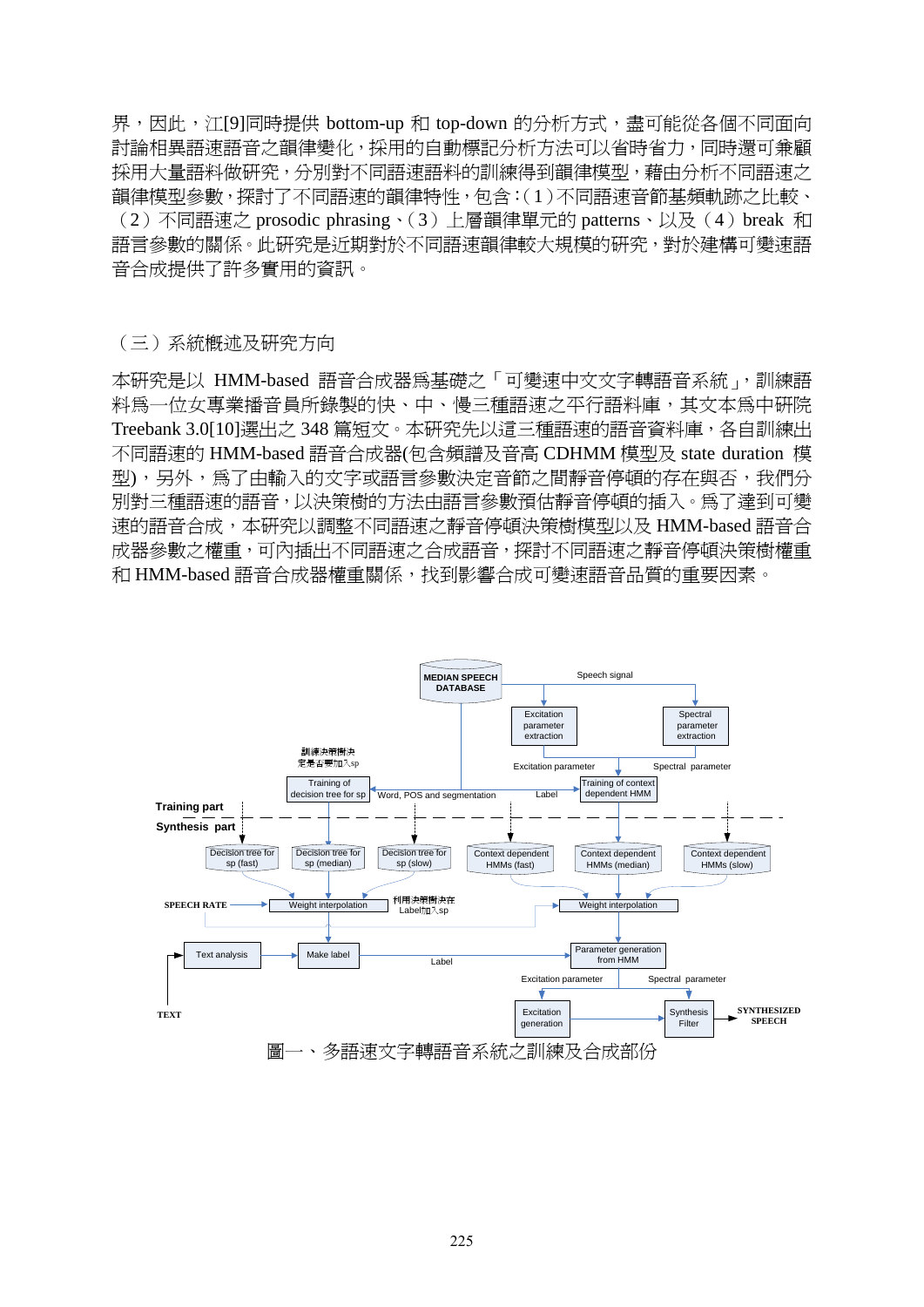#### (四)漢語多語速語料簡介

本研究所採用的實驗語料庫,是由一位專業的女性播音員讀稿之快速、中速及慢速 之文本平行語料庫,此平行語料庫含有 348 個音檔,共有 48035 個音節,其語速及音高 統計資訊如表一所示,其中 AR 與 SR 的定義同二、1 節。語料庫的錄製順序是在第一 梯次先錄中速語速,接下來才將其他兩種速度錄製完成,音檔均為 20kHz 的取樣頻率 及 16-bit 之 PCM 格式,語料庫的錄製文字為 Sinica Treebank 語料庫中選出的短篇文章, 主要內容大多摘錄自新聞、網路文章、國小教科書等,由數個句子所組成的段落。所有 音節的切割標記和基頻軌跡(F0)的偵測均先自動由 Hidden Markov Model Tool Kit(HTK)[11]和 WaveSurfer[12]完成,明顯的參數錯誤再以人工修正,平均每個語句 (utterance)音節數為 138,每個句子 10.37 個字,最短及最長分別為 80 與 272 個音節。

| 語料庫類型             | Fast    | Median  | Slow    |  |
|-------------------|---------|---------|---------|--|
| 每字平均音長(秒)         | 0.183   | 0.241   | 0.267   |  |
| SR(syllables/sec) | 4.48    | 3.01    | 2.47    |  |
| SR 的變異數           | 0.082   | 0.040   | 0.044   |  |
| AR(syllables/sec) | 5.56    | 4.19    | 3.79    |  |
| AR 的變異數           | 0.144   | 0.070   | 0.065   |  |
| F0 的平均值(Hz)       | 201.38  | 195.88  | 195.594 |  |
| F0 的變異數           | 2489.27 | 2559.20 | 2773.37 |  |

表一、平行語料庫的平均音長、SRs 和 ARs

# 二、文字轉語音系統之訓練

本系統是由三種語速的 CDHMM 和靜音停頓決策樹共同加權合成出可變速之語音,我 們分別對三種不同語速各自訓練出其 CDHMM 和靜音停頓決策樹,詳細方法如下。

(一)基於隱藏馬可夫模型之語音合成 (HMM-based Speech Synthesis)

我們將中文聲母、韻母、長靜音(SIL)以及短靜音( SP )模擬成五個狀態的 HMM 模型, 也就是將他們模擬成最小的 HMM 訓練單元,對於每個最小單元給予文本標示紀錄其文 脈相關資訊,利用由語料求取好的語音聲學參數和文本標示,訓練出文脈相關的頻譜及 音高 CDHMM 模型及 state duration 模型。

1. 聲學參數 (Spectral and excitation parameter extraction)

本研究中CDHMM模擬的聲學參數為廣義梅爾倒頻譜係數(Mel-generalized cepstrum, MGC)及基頻(F0),由SPTK[13]工具抽取24階廣義梅爾倒頻譜係數,音檔取樣頻率為 20kHz,所使用的分析音框為25ms(500個資料點)的漢明窗(Hamming window),音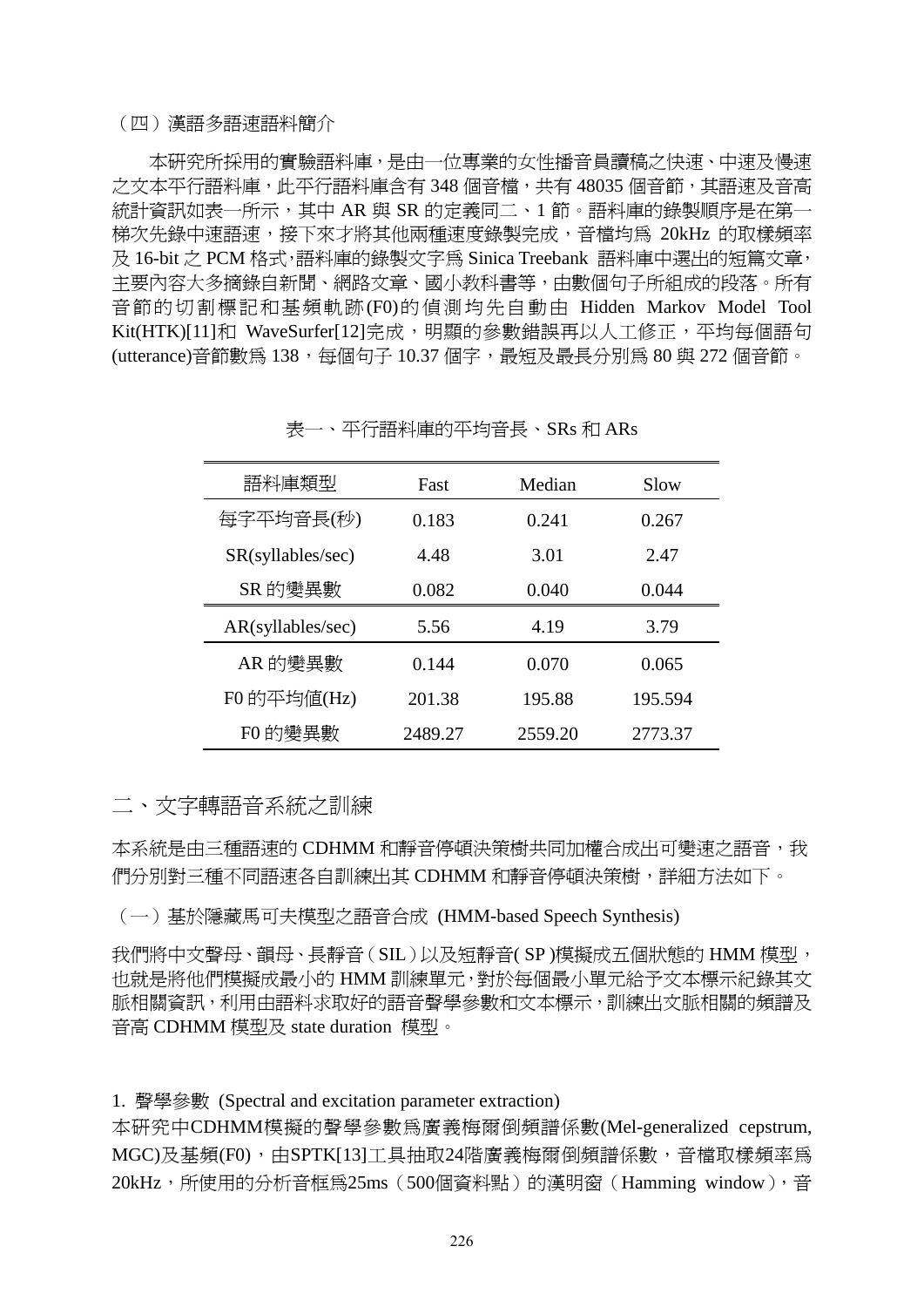# 2. 文本標示 (label)

文本標示提供訓練 CDHMM 及 state duration 的文脈相關語言參數, 用以在合成時挑選 適當的 CDHMM 及 state duration 模型,訓練 CDHMM 時依照文本標示提供的文脈相關 資訊對聲學參數作訓練,文本標示的文脈相關參數會影響 HMM 單元本身的頻譜及韻律 變化,也會影響 HMM 單元之間連接的狀況,如連音現象、詞首詞尾和句首句尾明顯的 音高差異及音節伸長縮短。本系統使用的文脈資訊如表二:

表二、文脈相關語言參數

| $p_{n-1}, p_n, p_{n+1}$                                                                              | Previous(PRE)/current(CUR)/following(FOL) Initial/Final/SP                                                               |
|------------------------------------------------------------------------------------------------------|--------------------------------------------------------------------------------------------------------------------------|
| $ST_{n-1}$ , $ST_n$ , $ST_{n+1}$                                                                     | Lexical tones of PRE/CUR/FOL syllable                                                                                    |
| $PW_1/PW_2$                                                                                          | Syllable position in a lexical word (LW) (forward/backward)                                                              |
| $PS_1/PS_2$                                                                                          | Syllable position in a sentence (forward/backward)                                                                       |
| PM                                                                                                   | Punctuation mark after the current syllable                                                                              |
| $W L_{n-2}$ , $W L_{n-1}$ , $W L_n$ , $W L_{n+1}$ , $W L_{n+2}$ $\overbrace{\text{LWs}}$ in syllable | Lengths of previous-previous/PRE/CUR/FOL/following-following                                                             |
|                                                                                                      |                                                                                                                          |
|                                                                                                      | $WP_{n-2}$ , $WP_{n-1}$ , $WP_n$ , $WP_{n+1}$ , $WP_{n+2}$ POSs of previous-previous/PRE/CUR/FOL/following-following LWs |
| $SL_{n-1}$ , $SL_n$ , $SL_{n+1}$                                                                     | Lengths of PRE/CUR/FOL sentences in syllable                                                                             |

由於我們將長靜音以及短靜音視為 HMM 的訓練單元,長靜音就是在音檔開始和結 束的靜音部份,而短靜音則定義爲語句中音節間大於 25ms 靜音停頓,所以在文本標示 中,對於短靜音也給予文脈相關資訊,在訓練時也會學習到不同文脈相關資訊下的停頓 長度。

# 3. 隱藏馬可夫模型之訓練

文本標示的文脈相關資訊組合相當多,每一種組合都是個別的 CDHMM, 在訓練語料 不夠充足的情況下,多數組合的 CDHMM 訓練資料量過少,使得訓練出來的模型會不 夠準確造成過度訓練(overfitting),因此本研究使用標準的 Tree-based CDHMM 訓練方 法,以決策樹搭配適當的問題集來分群作訓練,以語言學的知識為基礎設定出合理的問 題集,對於某些資料量較少的模型可以合併在一起訓練以增加訓練的資料,可訓練出較 強健的模型。在合成時,輸入文本標示依據決策樹上每個節點的問題,可找出適當的 CDHMM 串接,進而產生聲學以及韻律參數。以下為問題集的槪述:

- 依據前一個、現在、後一個聲母或韻母的發音方法、發音位置、送氣不送氣以及清 音濁音設定問題集。
- ◆ 依據前一個、現在、後一個音節聲調的調値特性作分類,設定問題集,如一聲和二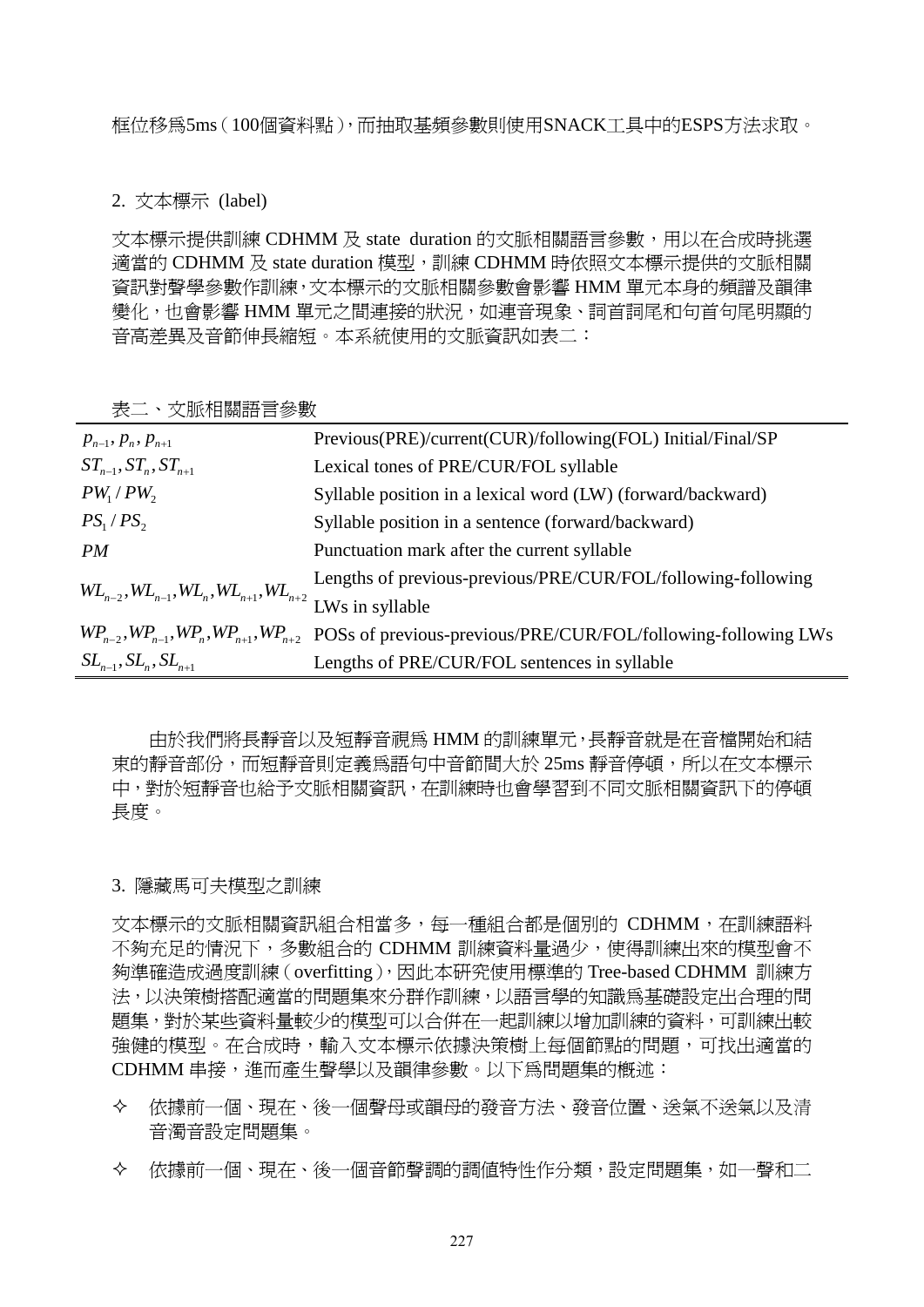聲以高調值(H)為結尾、一聲和四聲以高調值為開始、二聲和三聲以中(M)或 低調( L )值開始。

- 考慮現在音節所在的詞長和詞的位置,將主要會影響韻律特性的位置和詞長合併, 設定為問題集,如現在音節是否在詞首或詞尾、詞長是否大於四字詞等。
- ◆ 考慮前後及現在詞的詞類,將中研院 46 類詞類依實詞虛詞、八大詞類及其他特殊 詞類集合合併,產生問題集。
- ◆ 考慮現在音節所在的句長和句子的位置,將主要會影響韻律特性的位置和句長合 併,設定為問題集,如現在音節是否在句首或句尾、句長是否大於十個字等。

由上列問題集概述的考量,本研究所設定的問題集共約 2100 個左右。

#### (二)基於決策樹之停頓預估

由於在訓練時把靜音停頓也視為一個 CDHMM 來作訓練,其存在與否可由語音切割資 訊來決定 (短靜音定義爲語句中音節間大於 25ms 靜音停頓), 靜音停頓的長度 (state duration)可由標準的 Tree-based CDHMM 訓練後得到的決策樹依輸入的文本標示決 定。但在合成時,靜音停頓存在與否,只能由文本標示的文脈相關語言參數資訊去預估。 本研究分別對於不同語速的語料獨自訓練其靜音停頓決策樹模型,目標為預估音節間是 否有靜音停頓。由不同語速語料靜音停頓的觀察,發現快速語料的靜音停頓較中速少, 而中速語料又比慢速少,利用這種語速語靜音停頓多寡的的關係,在合成時將決策樹對 於每個音節間是否有靜音停頓求出機率值,即為有靜音停頓的機率和沒有靜音停頓的機 率,分別利用快中慢的決策樹預估出三組機率,再利用權重值乘以相對應的機率值相 加,以達到不同語速下預估靜音停頓的目的。

本研究只考慮詞和詞之間的靜音停頓,假設詞內音節間無靜音停頓,所以預估處理 的單元為詞邊界,所使用的文脈相關資訊如訓練 CDHMM 的文本標示一樣,問題集只 考慮詞以上的語言參數,而決策樹的分裂條件為 maximum information gain。

# 三、多語速文字轉語音系統

#### $(-)$  Text analysis:

文字分析(Text analysis)是文字轉語音系統的第一級,傳統的國語斷詞器使用的是長 詞優先及構詞規則,最著名的是中央研究院的中文斷詞系統[14]。但自 2000 年起,由 於 conditional random field (CRF)方法[15]被提出,並有效的使用在自然語言處理中的各 個問題,都被證實較傳統規則法或其他統計式方法為佳。因此,本系統的 Text analysis 的斷詞、base-phrase chunker 及詞類標記部分, 便是採用 CRF 的方法做為核心, 其系統 架構如下圖二所示,其中包含了(1)symbol normalization、(2) word segmentation、(2) POS(part-of-speech) tagger、(4)Word construction、(5)base-phrase chunker  $\mathcal{R}(6)$ grapheme to phone 六部分。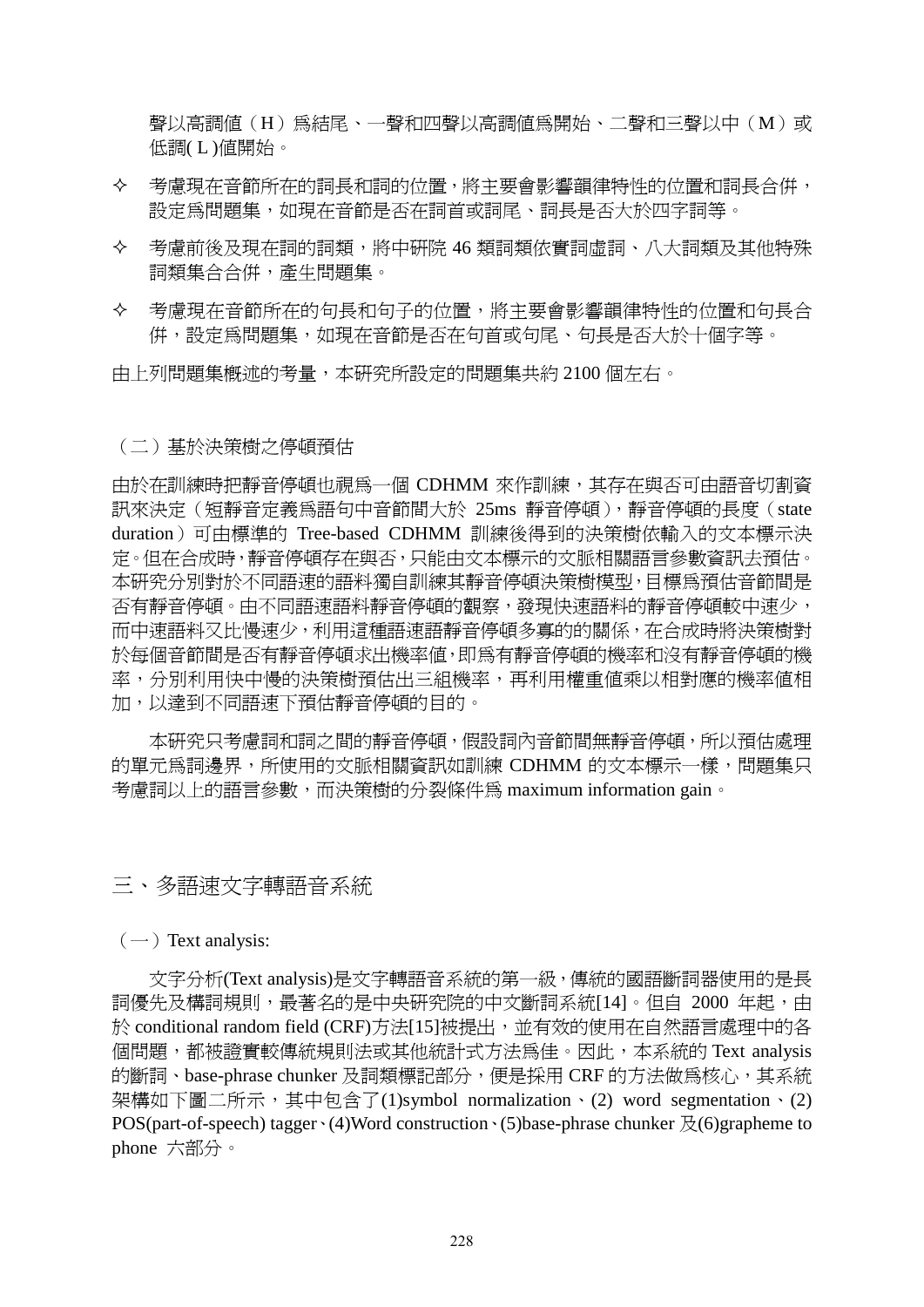

圖二、Text analysis 之系統方塊圖。

# 1. Symbol normalization

 在此級中將輸入的字串如有 ASCII 的部分,要轉換為 BIG5,另外,有很多標點符 號是屬於同一種標點符號類別,我們將這些同義異形的標點符號正規劃為其中一種作為 代表。

# 2. Word segmentation

 由於中文文章沒有標示詞的邊界,我們必頇將詞的邊界識別出來以得到語音合成需 要的語言參數,本系統是以 CRF 以每一個中文字做為 input feature,要預估的目標為每 個中文字後的標示: { B, B1, B2, M, E}, 另外我們也可以使用 user define 的外掛字典輔 助斷詞。

# 3. POS tagger

利用 CRF 以詞、詞對應可能的 POS 為 input feature,預估每個詞對應到的 POS。

# 4. Word construction

 在這一級我們以規則法,將符合構詞規則的詞由前級斷詞和標示 POS 的結果來構 成更具語法和語義的詞,這些詞包括定量複合詞、重複詞等等。

# 5. Base-Phrase chunker

 在這一級我們利用斷出的詞和詞類,以 CRF 將一些基本語法片語標記出來,這些 基本語法片語包含 VP:述詞詞組、NP:名詞詞組、GP:方位詞詞、PP:介詞詞組、 AP/ADVP:形容詞詞組及副詞詞組。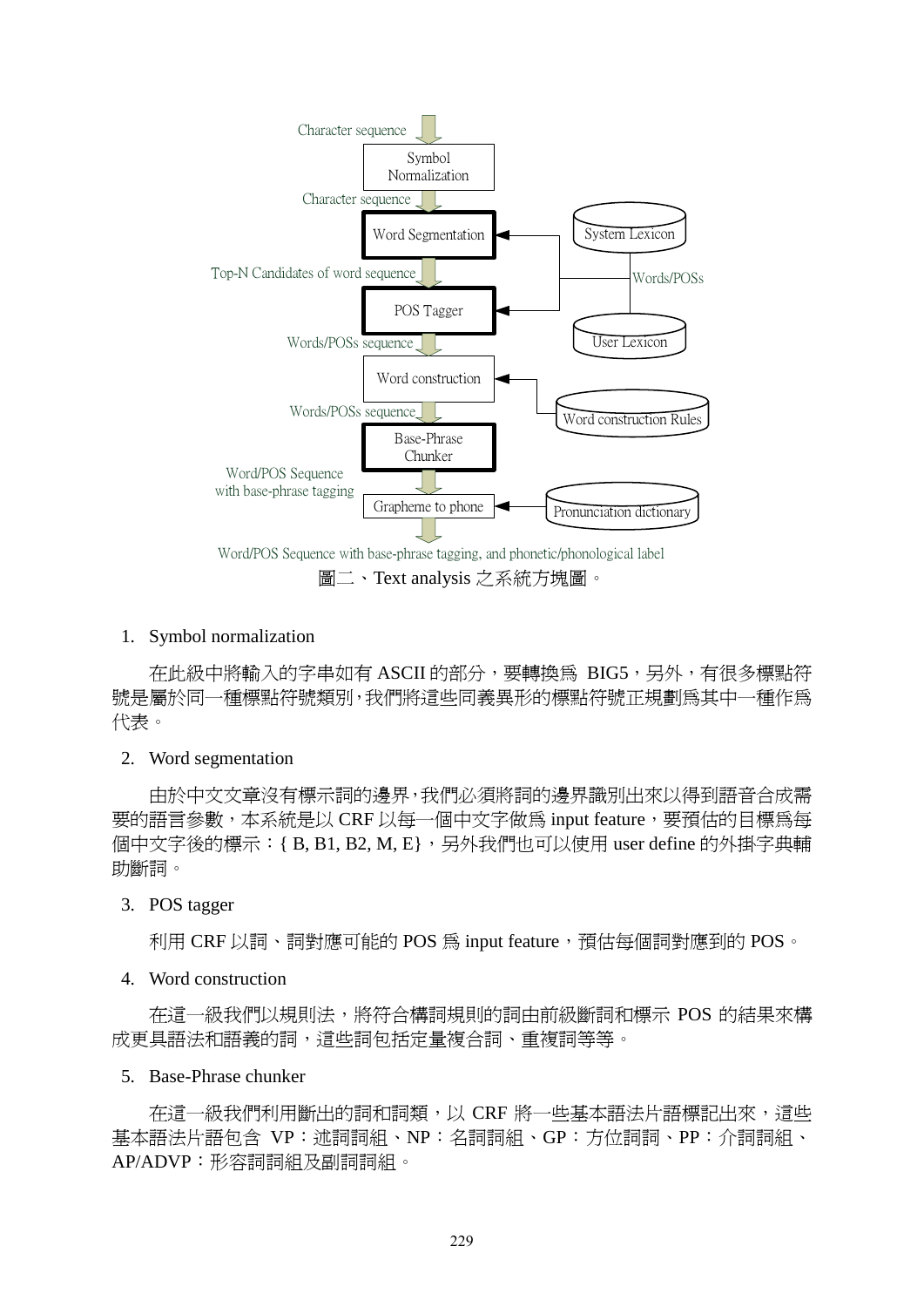### 6. Grapheme to phone

此級為文字分析器的最後一級,將前級所斷出的詞以一個十二萬詞的發音字典標 記上發音和聲調,另外我們也以規則法處理了一些常見的破音字,使其發音和聲調正 確。

表三為 word segmentation、POS tagging 以及 base-phrase chunker 效能的評估,其實 驗語料的設定皆為十分之九的訓練及十分之一的測試。由表所示的數據顯示,本文字分 析的效能十分優良。

| 人丁刀刃旧印入印印口             |                           |          |           |        |       |  |  |
|------------------------|---------------------------|----------|-----------|--------|-------|--|--|
| 實驗                     | 實驗語料                      | accuracy | precision | recall | FB1   |  |  |
| Word<br>segmentation   | Bakeoff-2004              | 98.30    | 95.95     | 96.79  | 96.37 |  |  |
| POS tagging            | 中央研究院漢語<br>平衡語料庫          | 94.73    | 94.73     | 94.73  | 94.73 |  |  |
| Base-phrase<br>chunker | 中研院 sinica<br>treebank3.0 | 93.16    | 92.18     | 92.27  | 92.22 |  |  |

表三、文字分析器效能評估

 $(\square)$  Weight interpolation:

為了達成多語速合成,本系統具有兩組權重值,一組權重值為調整預測靜音停頓決 策樹的比重,調整此權重影響最大的是 SR,當權重值調成接近慢速,預估的靜音停頓 會越來越多,利用決策樹對於每個音節間是否有靜音停頓求出機率值,即為有靜音停頓 的機率和沒有靜音停頓的機率,分別利用快中慢的決策樹預估出三組機率,在利用權重 值乘以相對應的機率值相加,以達到調整權重決定靜音停頓的目的,如下式:

$$
sp_n^* = \arg\max_{sp_n} \sum_{i=1}^3 w_i \times P_i(sp_n \mid L_n)
$$
\n(1)

其中 *i* 為決策樹的 index(*i*=1:慢,*i*=2:中,*i*=3:快); *wi* 為第 *i* 個決策樹模型的權重值; { } *<sup>n</sup> sp* 靜音停頓, 非靜音停頓 為第 *n* 個詞後面的靜音停頓與否; *L n* 為文脈語言資訊。

而第二組權重值影響著頻譜、音長及基頻,在語料分析中發現語速越快不僅音長變 短,基頻也會隨著拉高,直接影響到隱藏式馬可夫模型的參數,很直觀地,當調整權重 值越靠近快速語速語音之隱藏式馬可夫模型時,相對於僅使用慢速語音之隱藏式馬可夫 模型,每個音節的音長會變短且音頻會提高。以不同權重值內差三種語速之模型參數方 法如下式[5]:

$$
\mathbf{\mu} = \sum_{i=1}^{3} a_i \times \mathbf{\mu}_i
$$
\n
$$
\mathbf{U} = \sum_{i=1}^{3} a_i^2 \times \mathbf{U}_i
$$
\n(2)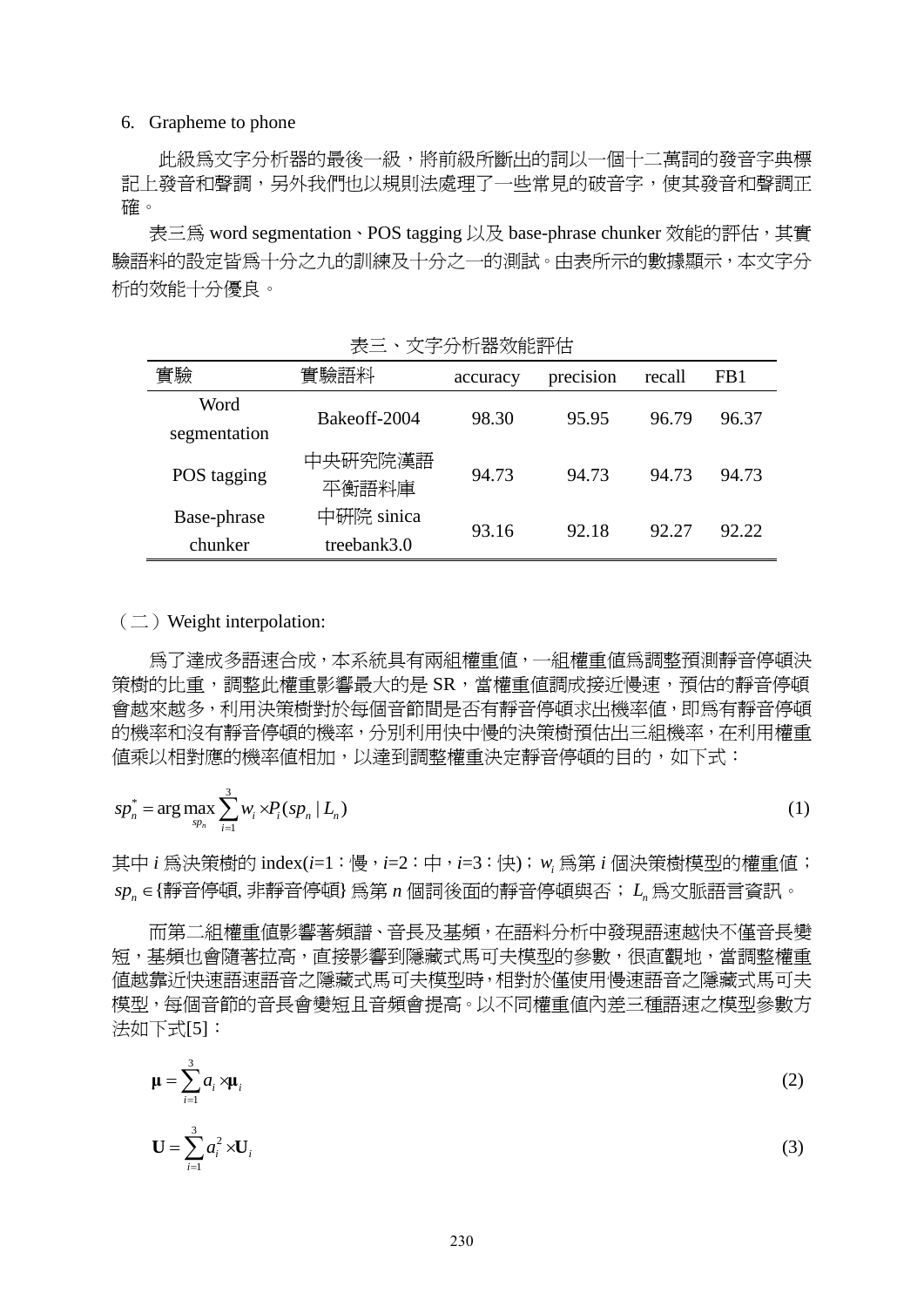其中 *i* 為 CDHMM 模型的 index(*i*=1:慢,*i*=2:中,*i*=3:快); *i a* 為第 *i* 個 CDHMM 模 型的權重値, $\mu_{i}$ 及 $\mathbf{U}_{i}$ 分別爲 CDHMM state 之 mean vector 及 covariance matrix。

第一組權重值影響靜音停頓的變化,而第二組權重值影響了音長、頻譜及基頻,在 自然的語音訊號中,慢速語料靜音停頓較多,音節音長也會拉長,快速語料則相反。在 給定權重值也需要按照語速的規則,當想要合成語速較快的語音訊號時,增加快速語速 之靜音停頓決策樹的比重,使靜音停頓預估出的數量較少,只在適合的位置給定靜音停 頓,同時,我們也調整隱藏式馬可夫模型權重,增加快速語料的比重,而可以產生出較 短的音長及較高的基頻,這兩組權重值需要有正相關才會匹配,兩組不匹配的權重值會 合成出不自然的語音訊號,因此在不同語速下兩組權重值的匹配是相當重要的,在之後 的實驗會對這兩組權重值匹配作主觀測試的實驗。

 $($   $\equiv$   $)$  Make label:

欲合成的文字經由文本分析後,可得到對應文脈相關的語言參數資訊,使用之前以內插 靜音停頓決策樹所預估之靜音停頓,放入文本標示(label),最終產生的 label 具有欲合成 文本中每個聲母、韻母及靜音停頓的文脈相關語言參數。

 $(\mathbb{Z})$  Parameter generation from HMM:

在 make label 步驟後產生文本標示(label),依據文本標示使用三種語速之 CDHMM 模 型、state duration 模型及 CDHMM 模型參數權重,由文本相關決策樹找到適當的模型, 首先預估出每個聲母、韻母或靜音停頓的長度,再利用 maximum likelihood 法[2]產生每 個音框的 logF0 及 MGC 頻譜參數。

 $(\overline{h})$  Excitation generation and Synthesis Filter:

將上一步得到的每個音框之 logF0 和 MGC 頻譜參數輸入至 MSLA filter (Mel-Log Spectrum Approximation filter) [2]產生合成語音。

四、實驗結果及討論

實驗語料已於一、(四)中介紹,對於每種語速取其約 328 個語句為訓練語料,另 20 句 為測試語料,為了評估本可變速漢語語音合成系統的效能,我們分別對合成語音進行客 觀及主觀的測試。在客觀測試方面,我們量測了靜音停頓決策樹的預估正確性,另外, 也量測了整個系統合成語音和目標語音的量化誤差。而在主觀測試方面,對系統兩組權 重值匹配的狀況作主觀測試的實驗,合成音檔的展示請連結 http://140.113.144.71。

(一)客觀測試

在第一個實驗中,我們對靜音停頓決策樹的效能進行評估,計算合成音檔和目標語句的 靜音停頓預估的正確率及混淆程度,因為只有單純三種語速的目標語句,沒有實際介於 這三種語速的目標語句,所以只有對於三種不同語速目標語句的預估結果作觀察,以合 成快速語音為例,當測試快速語料時,我們調整快速的靜音停頓預估決策樹權重值為 1, 其他語速之權重為 0,中慢速測試亦同。表四為預估靜音停頓對於快中慢語速的結果。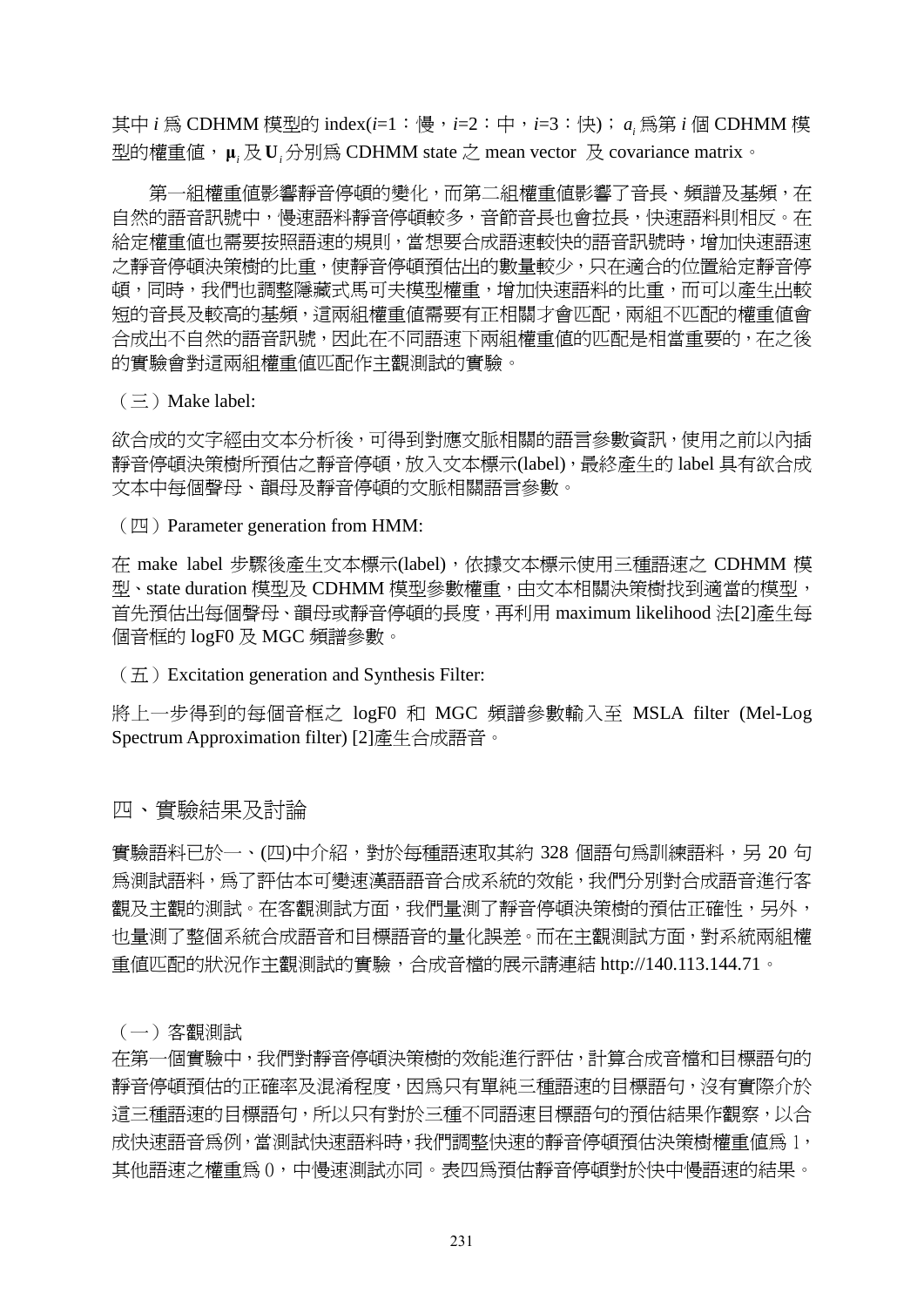由實驗結果發現,對於快速合成語音預估靜音停頓的結果是最差的,錯誤大多是在 預測目標語句有靜音停頓的部份,主要原因可能是因為快速語料裡音節間的靜音停頓較 少,所以造成了決策樹學習到音節間無靜音停頓的機率較大,在預測結果也是偏向沒有 靜音停頓,另外可能的原因,是考慮到快速語料不論是 AR 和 SR 變化都是最大的,語 句和語句間語速有較大的差異,因為語速和靜音停頓的多寡有關係,語速的差異潛在會 造成快速語料靜音停頓預估上的困難。在慢速語料上雖然在非靜音停頓預測上略輸快速 語料,但在有靜音停頓預測上比快速語料準得多,可能是因爲語者於朗讀慢速語料時, 會將詞或韻律詞的結構清楚念出,所以在語料上產生較一致性的靜音停頓,可以從語言 參數學到規則,因此準確度比快速要高的多。

| 慢         | Inside    |        |       | Outside   |           |        |       |
|-----------|-----------|--------|-------|-----------|-----------|--------|-------|
|           | $Non-SP*$ | $SP*$  | Total |           | $Non-SP*$ | $SP^*$ | Total |
| Non-SP    | 90.05     | 9.95   | 28108 | Non-SP    | 89.66     | 10.34  | 1885  |
| <b>SP</b> | 30.19     | 69.81  | 20486 | <b>SP</b> | 33.57     | 66.43  | 1415  |
| 中         | Inside    |        |       | Outside   |           |        |       |
|           | $Non-SP*$ | $SP^*$ | Total |           | $Non-SP*$ | $SP^*$ | Total |
| Non-SP    | 92.77     | 7.23   | 29119 | Non-SP    | 91.55     | 8.45   | 1977  |
| <b>SP</b> | 37.81     | 62.19  | 19314 | <b>SP</b> | 39.61     | 60.39  | 1323  |
| 快         | Inside    |        |       | Outside   |           |        |       |
|           | $Non-SP*$ | $SP*$  | Total |           | $Non-SP*$ | $SP^*$ | Total |
| Non-SP    | 96.34     | 3.66   | 35380 | Non-SP    | 94.83     | 5.17   | 2496  |
| <b>SP</b> | 49.5      | 50.5   | 11613 | <b>SP</b> | 52.74     | 47.26  | 804   |

表四、不同語速下預估靜音停頓的結果,XX\*代表預測為靜音停頓或非靜音停頓(以百 分比表示),Total 為 Non-SP 或 SP 的總個數。

第二個客觀測試,我們分別測量合成和目標語句其基頻、停頓靜音的長度以及音節 的長度的誤差,使用均方根誤差(Root Mean Square Error, RMSE)用來評估誤差值,因 語料庫只有三種語速,所以在測量快速語料的 RMSE 時,預測靜音停頓決策樹的權重 和隱藏馬可夫式模型的權重,均設定快速權重值為 1,其他權重設為 0,中慢速語料也 使用同樣的方法測量,表五為實驗結果。

由整體來看 Inside test 的 RMSE 都低於 Outside test 這是因為過度訓練(overfitting) 的關係,經觀察發現靜音停頓音長的預測不論 Outside test 和 Inside test 在語速快的 RMSE 均為最低,由於快速語速在靜音停頓的音長並不長,就算靜音停頓沒有正確預估 出來,誤差也不會太大,而慢速的靜音停頓就不一樣,靜音停頓音長較長,沒有正確預 估到靜音停頓誤差就會較大,我們觀察音節音長的 RMSE 也看到同樣的結果,在語速 快的音節音長 RMSE 均為最低,因為快速語料音節音長都較短,計算誤差也不會太大。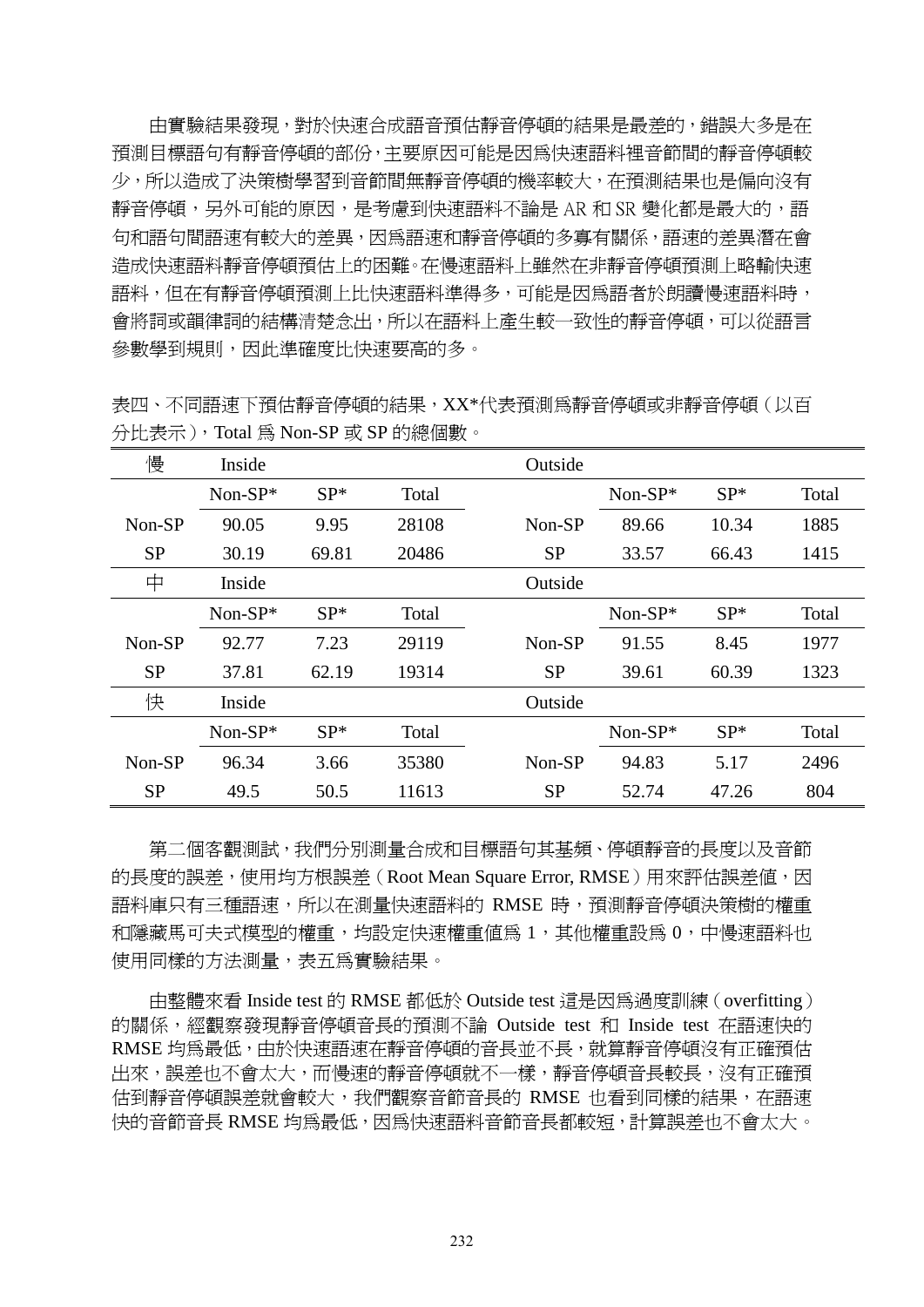| ﯩﻠﻠﯩﺪ<br>DV   DXHH/I     DVHPV⊂ - - - - > - |       |        |       |  |  |  |
|---------------------------------------------|-------|--------|-------|--|--|--|
| 測試項目                                        | 語涑    |        |       |  |  |  |
|                                             | Fast  | Median | Slow  |  |  |  |
| Inside $F0$ (Hz)                            | 36.28 | 34.38  | 35.21 |  |  |  |
| Outside F0 (Hz)                             | 42.66 | 42.78  | 45.23 |  |  |  |
| Inside sp duration (ms)                     | 44.97 | 64.19  | 84.17 |  |  |  |
| Outside sp duration (ms)                    | 56.55 | 60.02  | 85.55 |  |  |  |
| Inside syllable duration (ms)               | 37.53 | 41.44  | 44.19 |  |  |  |
| Outside syllable duration (ms)              | 39.23 | 42.66  | 47.08 |  |  |  |

表五、快中慢語料作測試之 RMSE 值

(二)主觀測試

主觀測試目的為測試系統兩組權重值不同的組合,以主觀測試判別合成語音的自然度, 對於快中慢兩組權重值設為:1-0-0、0-1-0、0-0-1、0-0.5-0.5(x-x-x 中的 x 順序代表慢 速、中速、以及快速權重值),因為考慮的組合數量渦多,而且慢速跟中速語料依據 SR、 AR 以及基頻的統計差異並不大,因此不考慮 0.5-0.5-0 這個權重值組合,所以本實驗只 有 16 種靜音停頓-CDHMM 權重的組合。

每一個合成文本均為 outside test 的語句,一個文本依據兩組權重值變化會產生 16 種不同語速變化的合成音檔,各分為四組作測試,以同樣隱藏馬可夫模型的權重值為同 一組,目的為固定一組權重值,觀察不同權重預測靜音停頓的匹配程度。主觀測試中語 音自然度的評分為五分制,分數為一至五,一為最不自然,五為最自然,總共對 6 人作 主觀測試,每個測試者由九句文本中選聽兩句文本的語句,其中一句文本與另一個測試 者重複,因為每文本有 16 種語速權重組合,所以每個人聽 32 句測試語句,整個測試語 句共有 192 句,測試結果如表六所示。

| 預測靜音停頓權重値      | 隱藏馬可夫權重值      |                 |                 |                 |  |  |
|----------------|---------------|-----------------|-----------------|-----------------|--|--|
|                | $1 - 0 - 0$   | $0 - 1 - 0$     | $0-0.5-0.5$     | $()$ - $()$ -1  |  |  |
| $1 - 0 - 0$    | $2.33 + 0.61$ | $3.08 + 1.36$   | $2.79 + 0.98$   | $2.21 \pm 0.70$ |  |  |
| $0 - 1 - 0$    | $2.54 + 0.88$ | $3.38 + 0.96$   | $3.25 + 0.391$  | $2.21 + 0.52$   |  |  |
| $0-0.5-0.5$    | $2.67 + 0.60$ | $3.08 \pm 0.99$ | $3.67 + 0.79$   | $2.54 \pm 1.43$ |  |  |
| $()$ - $()$ -1 | $2.83 + 0.88$ | $2.88 \pm 1.00$ | $3.71 \pm 0.93$ | $3.25 \pm 1.66$ |  |  |

表六、主觀測試的平均值± 一個標準差,x-x-x 中的 x 順序代表慢、中、快權重值

由主觀實驗發現,兩組權重值必須有正相關的關係,合成出的語音才會自然,當兩組權 重值不相匹配的時候,合成出的語音大多不自然,因此通常在表六對角線附近會有最大 的自然度,但當靜音停頓決策樹權重值為 0-0-1 和隱藏馬可夫權重值為 1-0-0 是比較令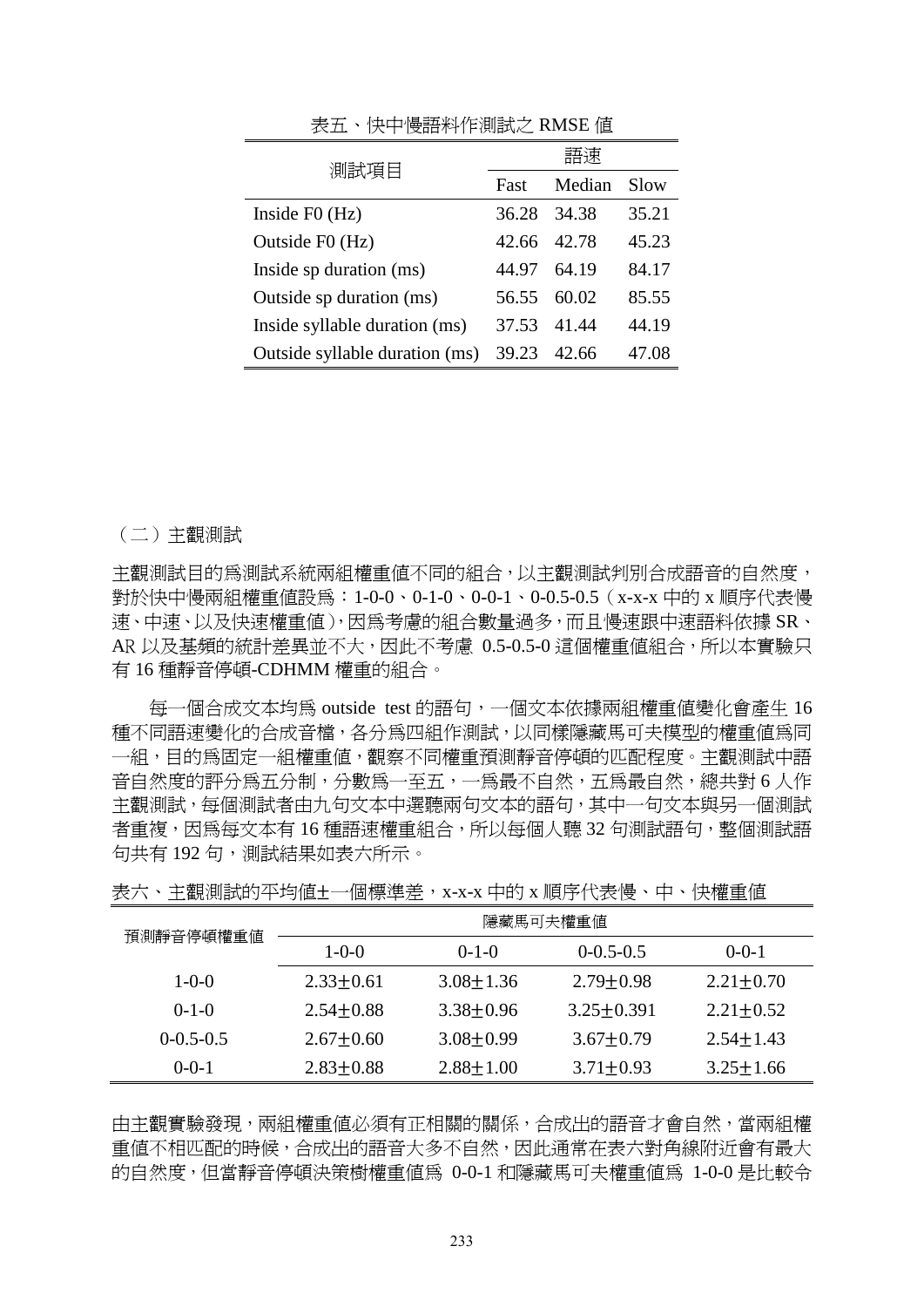人訝異的結果,猜測在隱藏馬可夫權重值為 1-0-0 時語速很慢,浩成測試者聽得厭煩, 由表六固定隱藏馬可夫權重值 1-0-0 觀察,發現無論靜音停頓決策樹權重如何調整,受 測者所給予的自然度都偏低,在這種權重值組合下,受測者覺得厭煩分數都給的較低。

# 五、結論與未來方向

本系統爲可變速中文文字轉語音,經由權重值調整所合成出的語音,合成出來的語音基 本上尚佳,在主觀實驗中兩組權重值皆調為 0-0.5-0.5 所合成出的語音自然度也是令人 滿意的,其語速介於中速及快速之間,系統可預測出適當的靜音停頓、頻譜及其他韻律 參數,達到合成出不同語速的自然語音。由客觀實驗發現快速的靜音停頓預估結果較 差,未來的研究會以慢速為基準預估其他語速的靜音停頓,因為在慢速時讀稿人會完整 分析詞和韻律詞結構後念出語句,考慮相對靜音停頓的變化,如某些音節間或詞間不管 在慢速還是快速都需要靜音停頓,有些靜音停頓在快速就消失了,考慮這些相對的變化 作靜音停頓預估是需要的。

靜音停頓決策樹是以有跟沒有靜音停頓來預估或訓練近音停頓,雖然本系統所預估 的靜音停頓結果尚佳,但以這個系統所預估出來靜音停頓特性並沒有考慮實際靜音停頓 的長度,是這個預估靜音停頓系統的重大盲點,要改進此靜音停頓預估系統,必須分析 靜音停頓長度隨語速變化的特性,依照這些特性設計出更適合的預估系統。